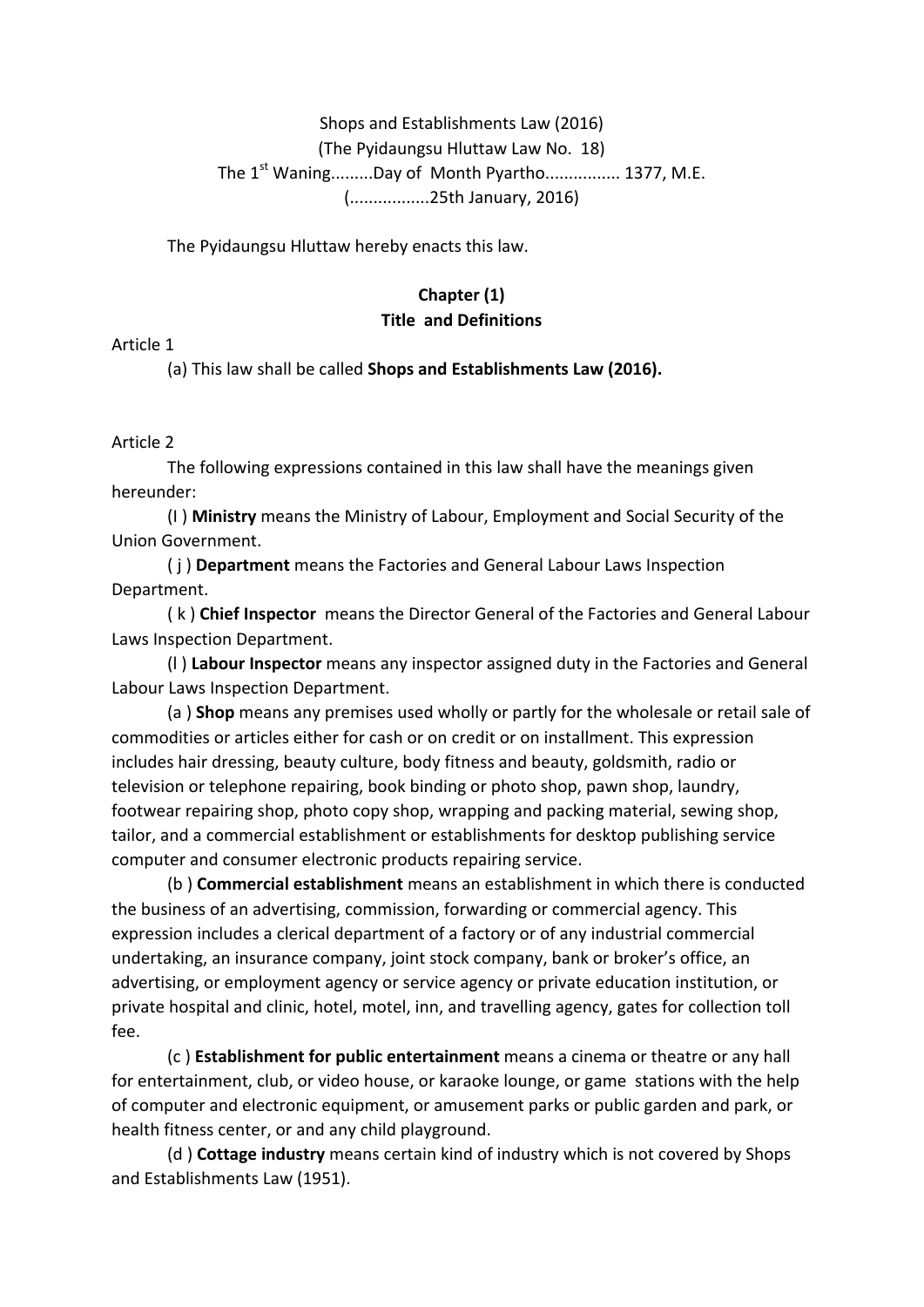(e) **Establishment** means not only the commercial establishment and establishment for public entertainment but also the other establishments which are announced by notification, by the Ministry as the establishments covered by this law.

(f) **Employer** means a person owing or having charge of the business of a shop or establishment, or a legal managerial agent of the employer, or if the employer passed away / is deceased, his/her heir and legal successor of share of such shop or establishment.

(g) **Manager** means any person officially appointed, delivering a notice to the department, by and sent a notice by the employer to the labour inspector in order the manager to make a decision and carry out the matter contained in this law on behalf of the employer.

(h) **Employee** means, in the case of a shop or an establishment, a person wholly or principally employed in the shop in connection with the business of the establishment, and includes a person who is employed in a clerical capacity or as a cashier, messenger, caretaker, watchman or sweeper, driver or car-attendance and cook in such establishment. The term employee does not include husband or wife, son or daughter, parents, own brother or sister. In case they live together with and rely on such employer.

# **Chapter (2)**

## **Purposes**

Article 3 The purposes of this law are as follows-

(a)- To fix working hours for the workers working in shops and establishments.

(b)- For the workers to receive rightful wages.

(c) -To have occupational safety

(d)- To protect rights for health

## **Chapter (3)**

## The duties and powers of Chief Inspector and Inspectors

Article 4

The Ministry may appoint such number of persons as inspectors as required to implement the purpose of this law.

Article 5- The Chief Inspector may, in addition to the powers conferred to him/her under this law, exercise the powers of the inspectors throughout the Union of Myanmar. The Chief Inspector  $-$ 

- (a) may assign duty to inspectors to local limits.
- (b) may issue permissions to the shops or to the establishments or to the establishments for public entertainment which needs to be opened 24 hours a day.
- (c) may assign duty and give sanction or authority to an inspector to prosecute any person violating any provision under this law.

Article 6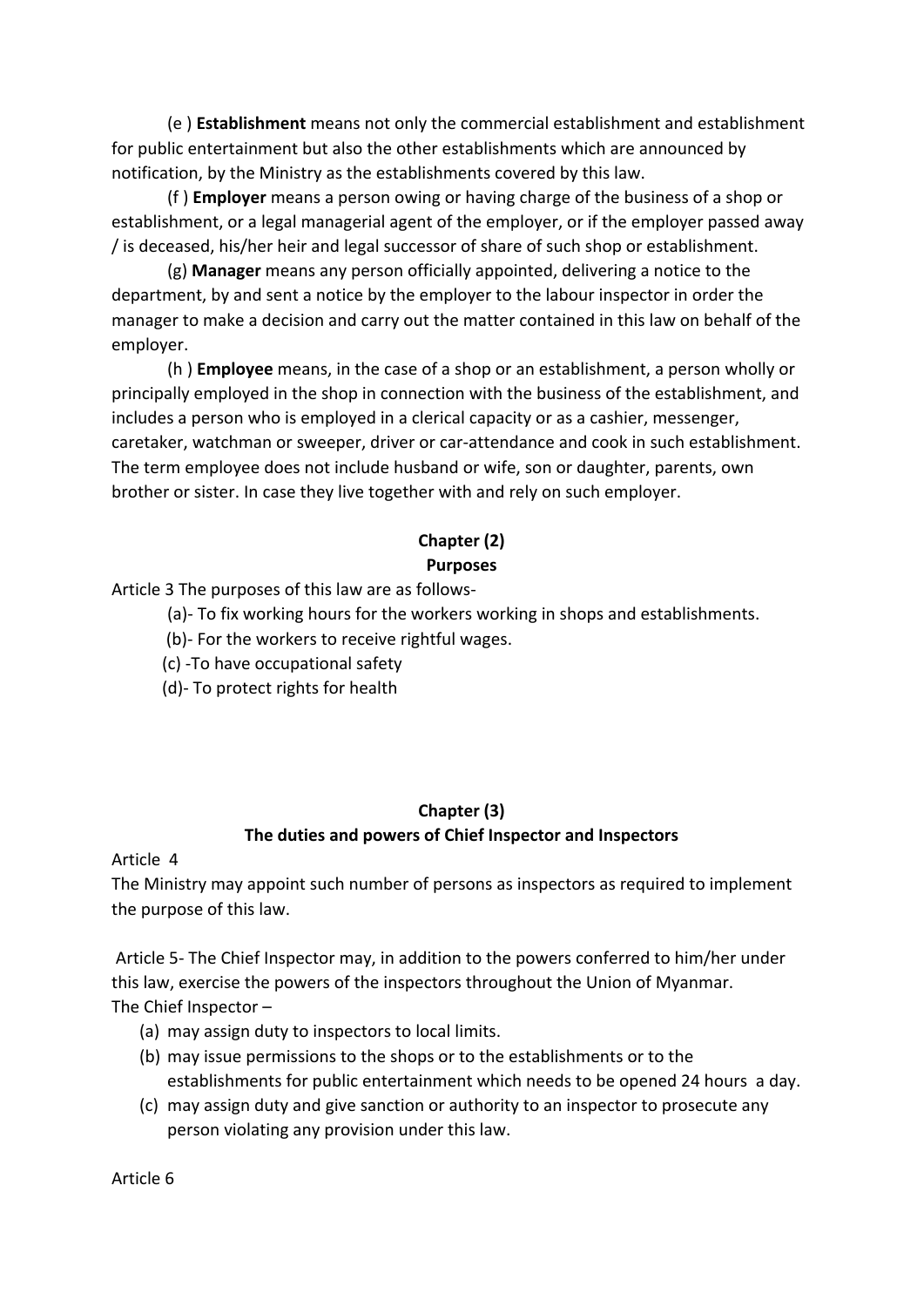An appointed inspector -

(a) may, within the local limits for which he/she is appointed, identifying himself /herself enter any place which is, or which he/she has reason to believe is, a shop or an establishment, for the purpose of this law and make such examination of the that place and of any prescribed record, register or document, electronic record or notice maintained therein and to take such photographs or video recording as he/she thinks necessary to record the conditions in a workplace and the processes carried on therein and make such interrogations as he/she thinks fits to do so.

(b) may examine and inspect all records and documents, or documents recorded by the modern technology of a shop or an establishment and, in the presence of respective witnesses, seize any of them as evidences if he/she thinks necessary to.

(c) Provided that no person shall be required under this Section to answer any question or give any evidence tending to incriminate himself or herself.

## **Chapter (4) Provisions related to Working Hours**

## **Working hours and closed hours of work**

Article 7

(a)- Every shop and commercial establishment shall remain closed between 11 pm and 5 am but any customer who was buying, or is waiting in the shop to be served at 11 pm may be served during the period of 30 minutes immediately following such hour.

(b)- The provision under sub-section (a) shall not be violated.

Article 8-

Every establishment except the establishment for public entertainment including theater, entertainment and free-show shall remain closed between 1 am and 5 am. (a)-The provision under sub-section (a) shall not be violated.

Article 9 -

Employer -

(a) shall , except for the provision contained in Article 11, and for shops or establishments or establishments for public entertainment which need to be opened 24 hours because of the nature of the business, receive/ obtain the permission from the department.

(b) Shall not open his / her shop or establishment 24 hour without permission as provided in the above sub-section (a).

#### Article 10

Employer, due to the nature of business, desires to open any of the following shops, commercial establishments and establishment for public entertainment for 24 hour a day, may do so by delivering a prior notice to the department.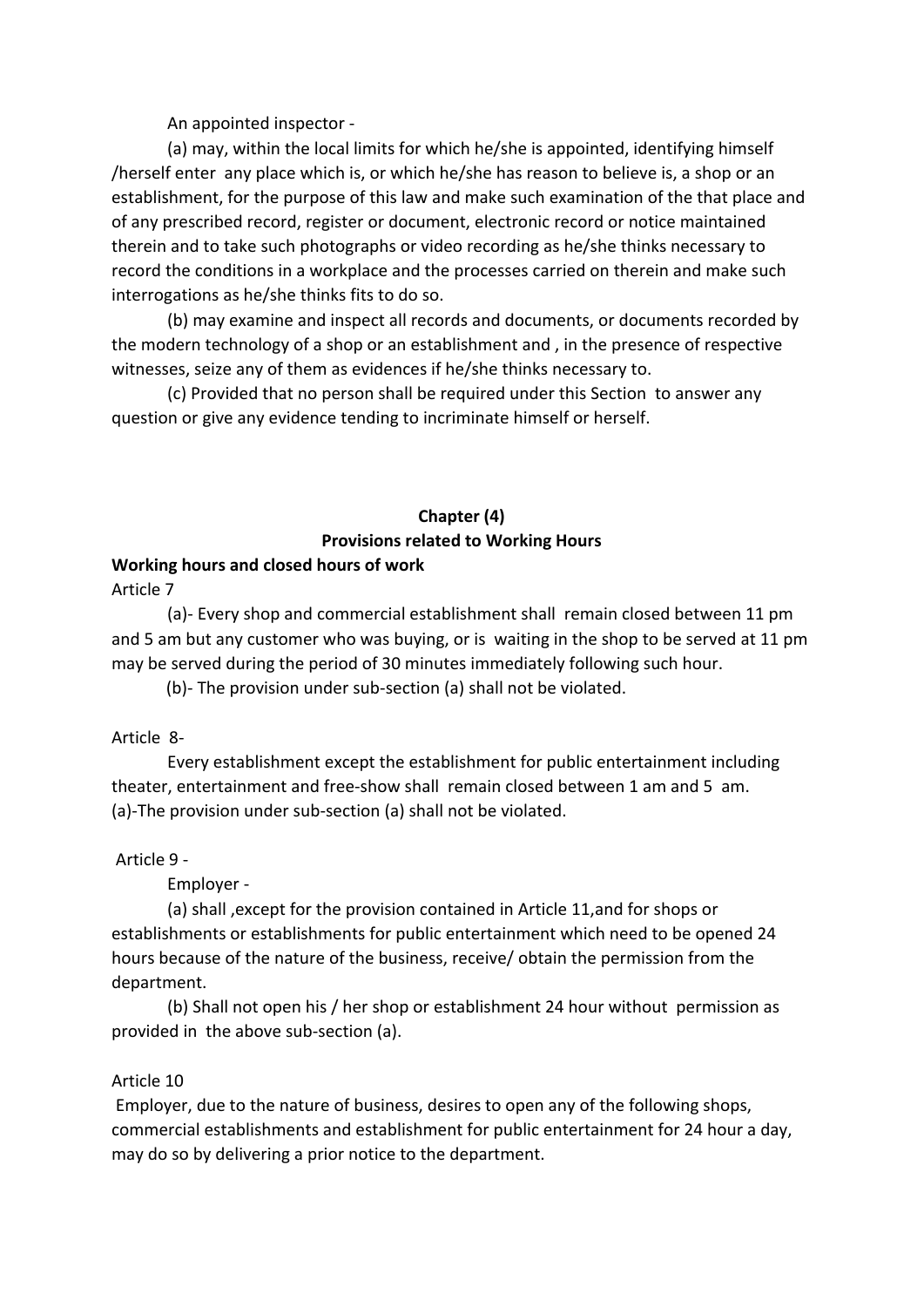(a) shops in the airport, harbour, high-way bus terminus, rail-way stations, toll-gates , hotels, motels, guest-houses, lodging houses and clubs.

(b) hospitals, clinics, shops dealing mainly in medicines, and related appliances. .

(c) Services which provide public with electricity, gas or water supply or with telecommunication, and the essential services, shops and establishments exempted by order issued by the ministry.

## Article 11

(a) No person employed in a shop or establishment shall be required or permitted to work in such shop or establishment for more than 8 hours in any one day and for more than 48 hours in any one week, provided with their own consent, any person can work overtime for more than 8 hours in any day and for 48 hours in any one week under this law.

(b) The total number of hours so worked overtime by such persons shall not exceed 12 hours for any one week. But, if there is a special matter to do overtime work, it should not exceed 16 hours for any one week. Moreover, overtime work shall not extend beyond the 12 midnight.

## Article 12

(a) No person employed in a shop or establishment shall be required or permitted to continuously work in such shop or establishment for more than 4 hours any one day unless he/she has been allowed an interval for rest of at least 30 minutes. Moreover, the period of work and intervals for rest of each person employed in a shop, commercial establishment or establishment for public entertainment shall not extend over more than 11 hours in any one day.

(b) No interval for rest contained in sub-section (a) may be needed to be provided for persons employed as caretakers or watchmen.

## Article 13

(a) No person under the age of 14 shall be required or permitted to be employed in a shop or establishment.

(b) No person who has not attained the age of 16 shall be required to work overtime exceeding the working hours in any shop, commercial establishment or establishment for public entertainment.

## Article 14

(a) Any person who has attained the age of 14 but not attained the age of 16 certified by the registered medical practitioner, may be employed to work for not more than 4 hours in any one day. The periods of work and interval for rest shall not exceed 5 hours.

(b) Such person shall not be required or allowed to work between 6 pm and 6 am.

(c) Such person who has already worked in a shop or establishment shall not be required or allowed to work in another shop or establishment in the same day.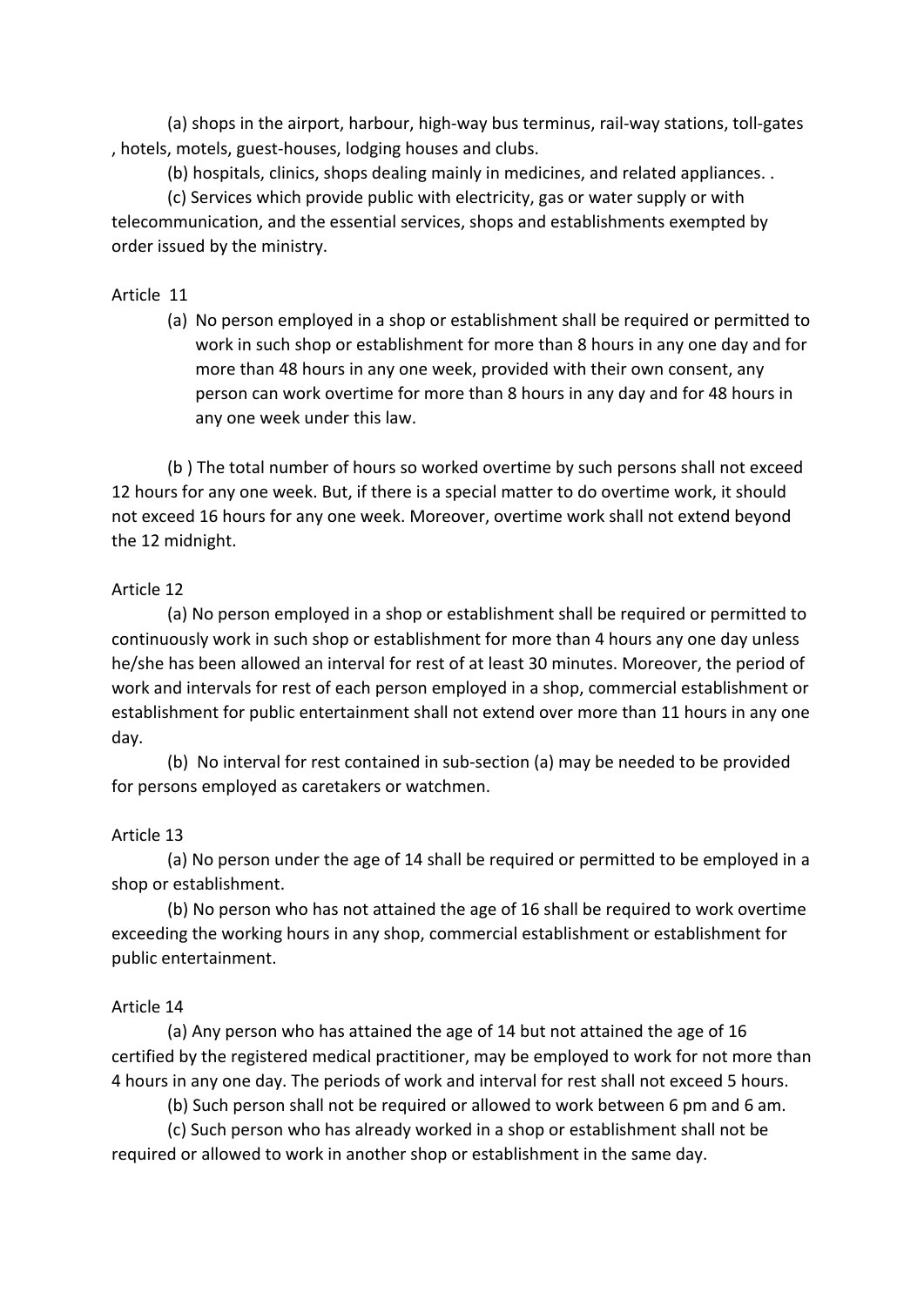(d) No person who has attained the age of 18 shall be required or allowed to work the prescribed dangerous work or in the dangerous workplace.

(e) The persons who have not attained the age of 18 but already attained the age of 16, and completed the relevant vocational trainings, and know and abide by the directives relating to the occupational safety and health, are fit to work may, certified by the registered medical practitioner, be allowed to work in the trades which are safe and do not affect the development and morale of such persons.

## Article 15

(a) Every shop and establishment shall fix at least a holiday in each week for the employers, and employee thereof shall be allowed holiday on that day.

(b) No deduction shall be made from his/her wage for his/her being granted holiday for that day contained in the above sub-section (a).

#### Article 16

All wages payable to any person employed in any shop or establishment shall be paid by employer not later than the seventh day of the month immediately succeeding that in respect of which such wages are payable.

#### Article 17

Employer -

(a) shall calculate the wage payable to any person in respect of overtime work at the rate prescribed in this law.

(b) shall, under the above sub-section (a), not ask any person to work overtime without providing the calculated overtime wages.

#### **Chapter (5) The General Duties of the Workers**

Article 18

The workers shall -

(a) follow and observe any terms and conditions prescribed in his/her employment contract under the Employment and Skill Development Law.

(b) try to keep or maintain the goods or any tools in good conditions.

#### Article 19

The workers shall -

(a) try to meet the work-load and to thrive the business within such manner to his/her best of abilities.

(b) request to relevant employer systematically with respect to his/her legal rights and benefits under the law.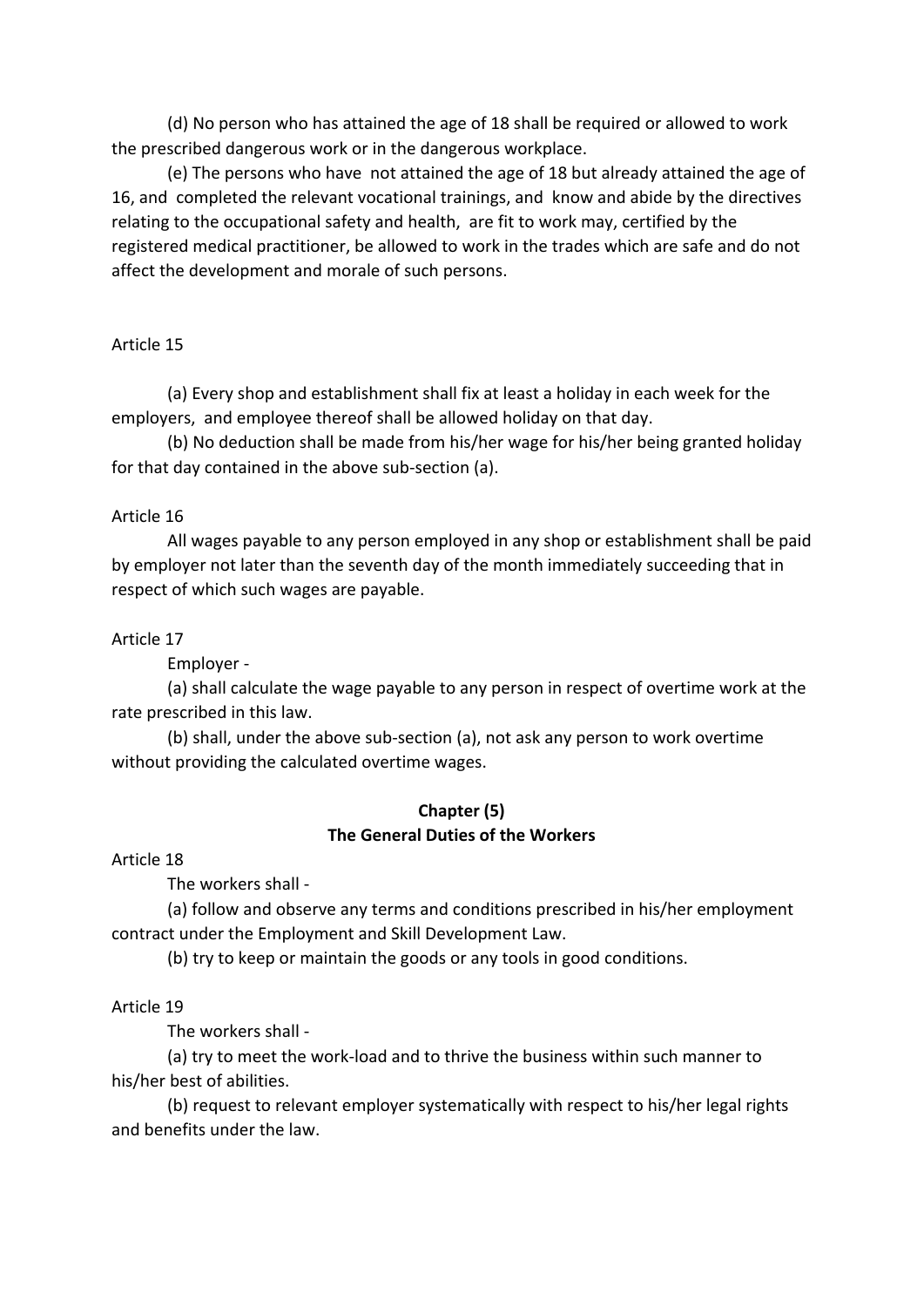## **Chapter (6) The General Duties of the Employer**

## Article 20

Any employer of shop or establishment shall, with the copy of the license granted and issued by the relevant department and committee, notify to the concerned inspector under the prescribed conditions before the start of operation, changing location, changing another type of business or production, extension of current business or production, changing of ownership or termination or termination of business and hiring or changing of staff.

## Article 21

For the purpose of this law, any employer -

(a) shall arrange documents, registers, agreement contract, testimonials, forms and sample prescribed for the necessary examination of the inspector.

(b) shall, under this law or rule made under this law, produce the registration book, evidence of employer or the instruments relating to the business when the inspector asks to do so.

## Article 22

For the purpose of this law, any employer shall display a notice of work periods in a place where anyone can see easily/ a place easily visible.

## Article 23

Any employer shall inform workers regarding the rights and benefits entitled to workers.

## **Chapter (7) Occupational Safety and Health**

## Article 24

Employer shall carry out the followings:

(a) The premises of any shop or establishment shall be kept clean, healthful and free from any smell.

(b) Any shop or establishment shall be kept well-ventilated and provided adequate light.

(c) No excessive noise shall be maintained at any shop or establishment.

(d) No excessive temperature shall be maintained at any shop or establishment and fire prevention procedures shall be laid down.

(e) For workers, first aid kit with adequate medicines in it shall be kept at any shop or establishment.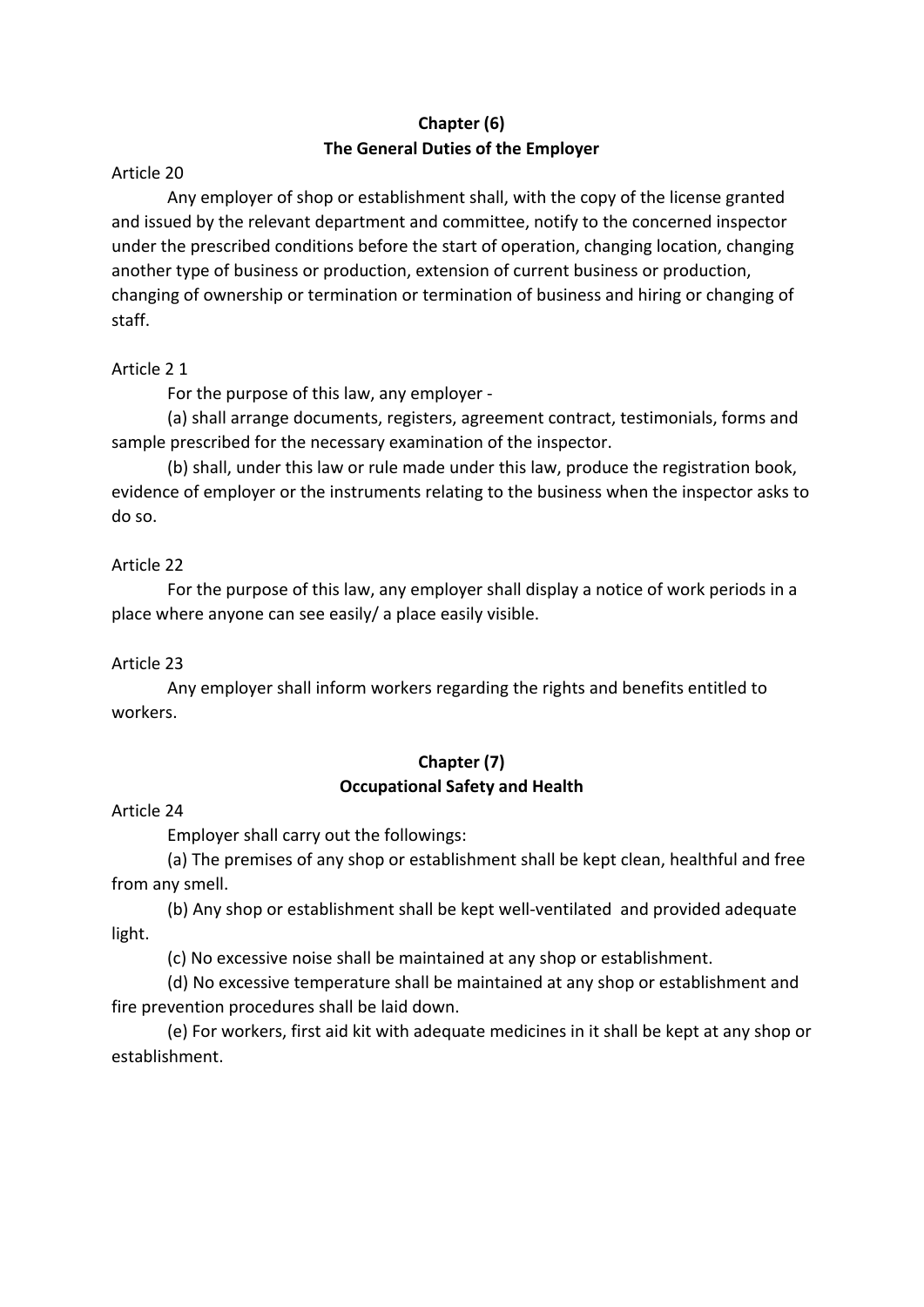## **Chapter (8) Offences and Penalties**

Article 25 – Any employer who violates any provision contained in Section 7 and 8 shall, on conviction, be punished with a fine which may extend from a minimum of one hundred thousand kyats to a maximum of five hundred thousand kyats.

Article 26- Any employer who violates any provision contained in section 9, 10, and subsection (a) of Section 12, shall, on conviction, be punished with imprisonment for a term not exceeding 3 months or with a fine which may extend from a minimum of one million kyats to a maximum of three million kyats or with both.

Article 27 – Any employer who violates any provision contained in Section 13 and 14, shall, on conviction, be punished with imprisonment for a term not exceeding six months or with a fine which may extend from a minimum of five million kyats to ten million kyats or with both.

Article 28- Any employer who violates any provision contained in Section 15, 16 and c17 shall, on conviction, be punished with imprisonment of a term not exceeding three months or with a fine which may extend from three million kyats to a maximum of 7.5 million kyats or with both.

## Article 29

Any worker who fails to follow the provision contained in the sub-section (b) of Section 18 shall, on conviction, be punished with imprisonment for a term not exceeding three month or with a fine or with both.

## Article 30

Any employer who fails to follow any duties contained in the Sections 21, 22and 23 shall, on conviction, be punished with imprisonment for a term not exceeding three months or with a fine which may extend from a minimum of three hundred thousand Kyats to a maximum of five hundred thousand Kyats or with both.

## Article 31

Any person either an employer or a worker who violates again any prohibition contained in this law or fails to follow any duty contained in this law shall, on conviction, be punished with twice of the prescribed maximum penalty for his repeated infringement of the same offence.

**Chapter (9)**

## **General Provisio**n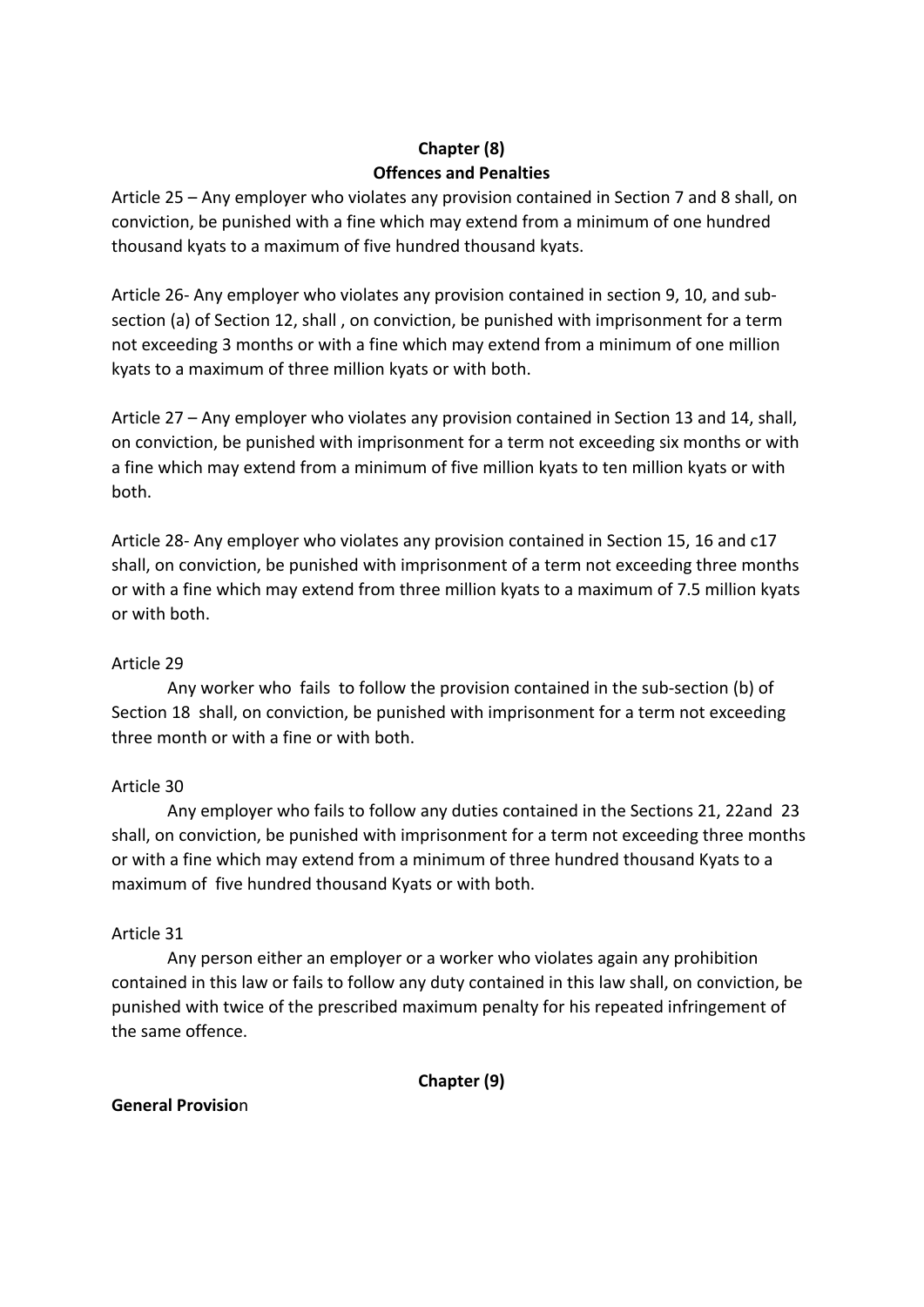Article 32 

- (a) Worker may, if employer violates any provisions contained in this law, submit the complaint to the inspector within 3 months from the date of infringement.
- (b) If the inspector receives the said complaint and if it is true by examining, he may prosecute the employer through the permission of the Chief Inspector.

(c) No law court shall have a right to take an action over the offence except to the complaint submitted by the inspector appointed under this law.

Article 33- If found through examination any violation or failure to follow any of the provision or rule made under this law, the inspector may, with the approval of the Chief Inspector, prosecute the employer or the manager.

#### Article 34

This law shall not apply to the followings:

- (a) roadside stalls
- (b) refreshment stalls and other shop in any public exhibition

(c) funfairs, refreshment stalls and other shops in shows or entertainments held for short duration

## Article 35

(a) Where the employer is joint-venture or private shop or establishment, anyone of the individual partners or officially registered shareholders or members thereof may be prosecuted and punished under this law for any offence for which the employer is punishable. Provided that joint-venture or association shall give notice to the inspector that it has nominated of its members to be the employer for the purpose of this law, and such individual shall be deemed to be the employer for the purpose of this law until further notice cancelling his/her nomination is received by the inspector.

(b) Where the employer of the shop or establishment is public company or private company, anyone of the board of directors, or directors or shareholders thereof, may be prosecuted and punished under this law for any offence for which the employer is punishable. Moreover, such director or shareholder shall be deemed to be the employer for the purpose of this law until further notice cancelling his/her nomination is received by the inspector.

## Article 36

Nothing in this law shall affect any right or privileges to which any person employed in any shop or establishment is entitled at the date of the commencement of this law under any other law for the time being in force or any contract, custom or usage which is in force on that date, if such right or privilege is more favorable him/her than any other right or privilege conferred upon him/her by this law.

Article 37